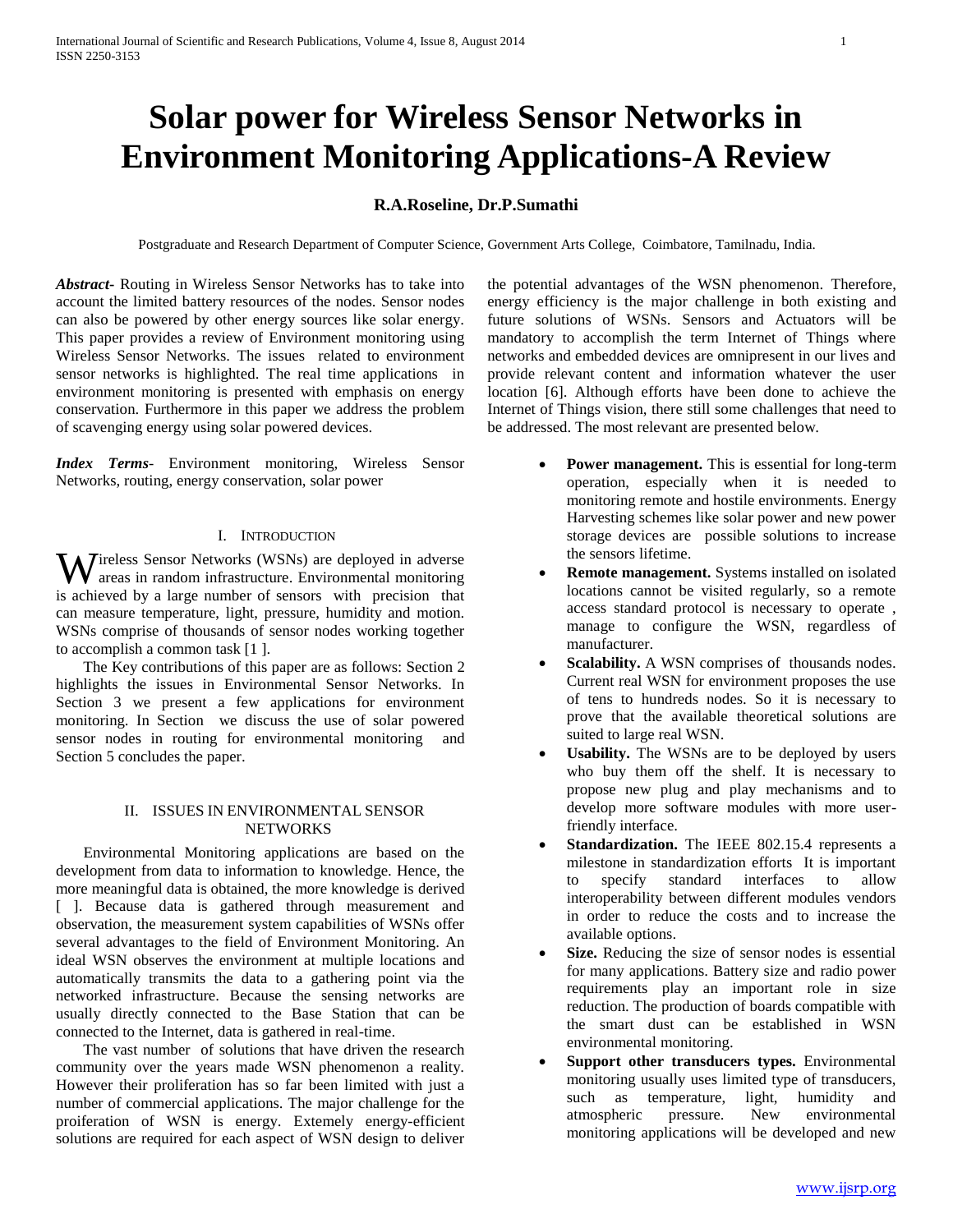transducers will be necessary to measure new physical phenomena, for example image and video. To transmit images and video on resources and power constrained networks are a challenge .

# III. ENVIRONMENT MONITORING APPLICATIONS

 **(i)Great Duck Island [3]:** The Intel Research Laboratory at Berkeley in collaboration with the Col-lege of the Atlantic in Bar Harbor and the University of California at Berkeley have developed habitat monitoring wireless sensor network that enables re-searchers worldwide to engage in the *non-intrusive* and *non-disruptive* monitoring of sensitive wildlife and habitats. The network was first deployed on Great Duck Island, Maine in Spring of 2002. This network consisted of 32 motes and monitors the microclimate in and around nesting burrows.

 Each mote had sensors for temperature, humidity, barometric pressure, and mid-range infrared. Motes periodically sample and relay their sensor readings to computer base stations on the island which then make them available to researchers world-wide over the internet. In June 2003, a second generation network with 56 nodes was deployed which was then augmented with 49 additional nodes in July 2003 and with 60 more burrow nodes and 25 new weather station nodes in August 2003. Among the main requirements is that there should be no human presence on the island for the approximately 9 month breeding season, thus each node should conserve its energy to last until the end of the monitoring period.

#### *(ii)Syracuse Project [4]:*

 Syracuse University researchers have installed a dozen robotic sensors (RUSS system – Remote Underwater Sampling Stations) to form an underwater monitoring system to safeguard drinking water. The 12 robots will cover (in almost real-time) part of the Seneca River and five connected lakes that provide drinking water for more than 500,000 people in central New York. Such a robot network can automate the process of water testing making it significantly easier and faster. Similar underwater environmental monitoring programs are under way in Minnesota, Washington, Nevada and North Carolina. In this system, each robot is equipped with temperature, oxygen, turbidity, light and salt content sensors. As the robots move in the lake, they record measurements every 10 minutes and send them to a central location using mobile phone technologies.

**iii)North Temperate Lakes:** The North Temperate Lakes project [2] is another example of sensor net-works for environmental monitoring. The main goal of the project is to "develop an intelligent environmental sensing network for detecting 'episodic environmental events and understanding their consequences to lake dynamics". The network is collecting measurements of the overnight Dissolve Oxygen (DO) level from the sensors and its aim is to understand the interactions among the processes (physical, chemical, and biological) that along with external drivers result in the long-term dynamics within the lake. The proposed embedded sensor network needs to have an intelligent command control system to implement adaptive sampling and query the sensors for more information in case of an event.

 **iv) Home Applications**: Home control applications provide control, convenience, and safety using WSNs. Sensing applications facilitate flexible management of lighting, heating and cooling systems from anywhere in the home. WSNs applications capture highly detailed electric, water and gas utility usage data. Home security systems are widely used to prevent thefts.

## IV. UTILIZING SOLAR POWER IN WSN FOR ENVIRONMENT MONITORING

 Environmental energy harvesting has emerged as viable technique to supplement battery supplies. However , designing an efficient harvesting requires an in-depth understanding of several factors. For example , solar energy supply is highly time varying and may not always be sufficient to power the sensor network. Harvesting components, such as solar panels, and energy storage elements, such as batteries or ultracapacitors , have different voltage-current characteristics, which must be matched to each other.

 Designing most of the research in routing in WSN assumes that all nodes are battery driven. Some of these nodes can be powered by solar or gravitational power. Nodes powered by these sources can transmit and receive packets without consuming battery energy as in Figure 1.



**Figure 1. Solar panel connected to Sensor Board**

 Therefore routing packets through these solar powered nodes is made use of in a simplified version of directed diffusion[4].The results of routing through the above strategy proved that it is worthwhile to make routing protocols solaraware ;that is the fact that one could route via solar-powered nodes should be incorporated into the routing decision.The simulations of the study conducted as in [6] showed that significant energy savings occurred in routing traffic via nodes powered by solar energy.

 In sLEACH[5] , besides the remaining energy and the position of the nodes, it can also transmit their solar status to the Base Station. This protocol assumes the solar driven nodes that have a high remaining energy level have a high chance of becoming Cluster Head.